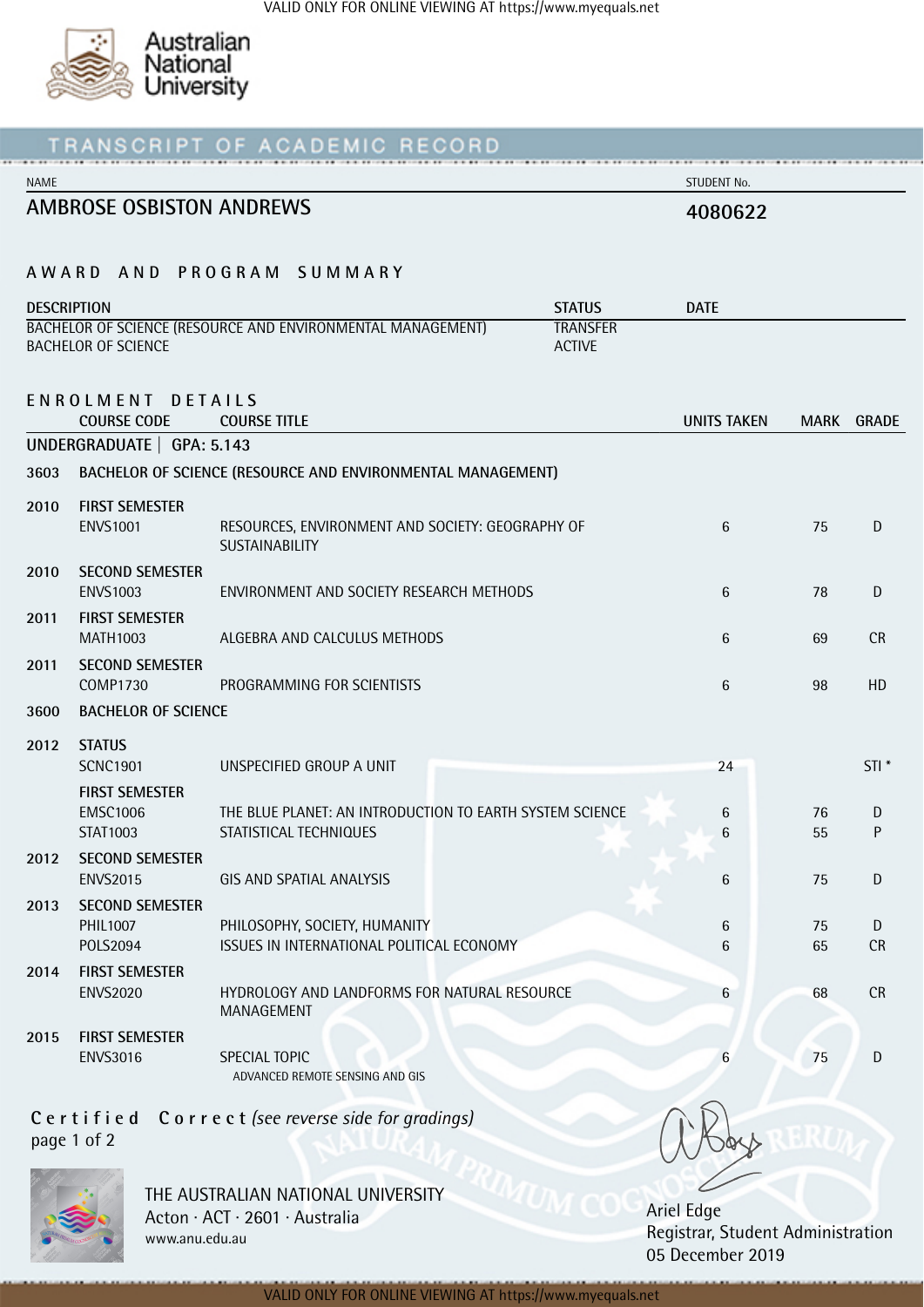

#### OF ACADEMIC RECORD RIPT. T F

NAME STUDENT No.

# **AMBROSE OSBISTON ANDREWS 4080622**

|      | ENROLMENT DETAILS<br><b>COURSE CODE</b> | <b>COURSE TITLE</b>                                        | <b>UNITS TAKEN</b> |    | MARK GRADE      |
|------|-----------------------------------------|------------------------------------------------------------|--------------------|----|-----------------|
| 2015 | <b>SECOND SEMESTER</b>                  |                                                            |                    |    |                 |
|      | <b>ENVS2004</b>                         | WEATHER, CLIMATE AND FIRE                                  | 6                  | 80 | HD              |
| 2016 | <b>FIRST SEMESTER</b>                   |                                                            |                    |    |                 |
|      | <b>COMP2410</b>                         | NETWORKED INFORMATION SYSTEMS                              | 6                  | 91 | HD              |
| 2016 | <b>SECOND SEMESTER</b>                  |                                                            |                    |    |                 |
|      | <b>ASIA2271</b>                         | THE MAKING OF SOUTH ASIA                                   | 6                  | 78 | D               |
|      | <b>ENVS3013</b>                         | <b>CLIMATOLOGY</b>                                         | 6                  | 58 | ${\sf P}$       |
| 2017 | <b>FIRST SEMESTER</b>                   |                                                            |                    |    |                 |
|      | <b>ENVS2011</b>                         | HUMAN ECOLOGY                                              | 6                  | 68 | <b>CR</b>       |
| 2017 | <b>WINTER SESSION</b>                   |                                                            |                    |    |                 |
|      | <b>ENVS2002</b>                         | ENVIRONMENTAL MEASUREMENT, MODELLING AND MONITORING        | 6                  |    | <b>NCN</b>      |
| 2017 | <b>SECOND SEMESTER</b>                  |                                                            |                    |    |                 |
|      | <b>ENVS2023</b>                         | SUSTAINABLE AGRICULTURAL SYSTEMS                           | 6                  | 67 | <b>CR</b>       |
| 2018 | <b>FIRST SEMESTER</b>                   |                                                            |                    |    |                 |
|      | <b>COMP1100</b>                         | PROGRAMMING AS PROBLEM SOLVING                             | 6                  |    | <b>NCN</b>      |
|      | <b>COMP2300</b>                         | COMPUTER ORGANISATION AND PROGRAM EXECUTION                | 6                  | 80 | HD              |
| 2019 | <b>FIRST SEMESTER</b>                   |                                                            |                    |    |                 |
|      | <b>ENVS3028</b>                         | <b>ENVIRONMENTAL POLICY</b>                                | 6                  |    | WD <sup>*</sup> |
|      | POLS2011                                | DEVELOPMENT AND CHANGE                                     | 6                  |    | WD <sup>*</sup> |
| 2019 | <b>SECOND SEMESTER</b>                  |                                                            |                    |    |                 |
|      | <b>ENVS3020</b>                         | CLIMATE CHANGE SCIENCE & POLICY                            | 6                  | 68 | CR              |
| 2020 | <b>FIRST SEMESTER</b>                   |                                                            |                    |    |                 |
|      | <b>COMP3310</b>                         | <b>COMPUTER NETWORKS</b>                                   | 6                  |    |                 |
|      | <b>ENVS2007</b>                         | ECONOMICS FOR THE ENVIRONMENT                              | 6                  |    |                 |
|      | <b>ENVS3005</b>                         | <b>WATER MANAGEMENT</b>                                    | 6                  |    |                 |
| 2020 | <b>SECOND SEMESTER</b>                  |                                                            |                    |    |                 |
|      | <b>DESN2006</b>                         | FRONT-END WEB: CRAFTING ONLINE EXPERIENCE                  | 6                  |    |                 |
|      | <b>EMSC2021</b>                         | FUNDAMENTALS OF CLIMATE SYSTEM SCIENCE                     | 6                  |    |                 |
|      |                                         | total number of courses printed on academic transcript: 29 |                    |    |                 |

**Entries below this line are NOT VALID**

**C e r t i f i e d C o r r e c t** *(see reverse side for gradings)* page 2 of 2



THE AUSTRALIAN NATIONAL UNIVERSITY Acton · ACT · 2601 · Australia www.anu.edu.au

Ariel Edge Registrar, Student Administration 05 December 2019